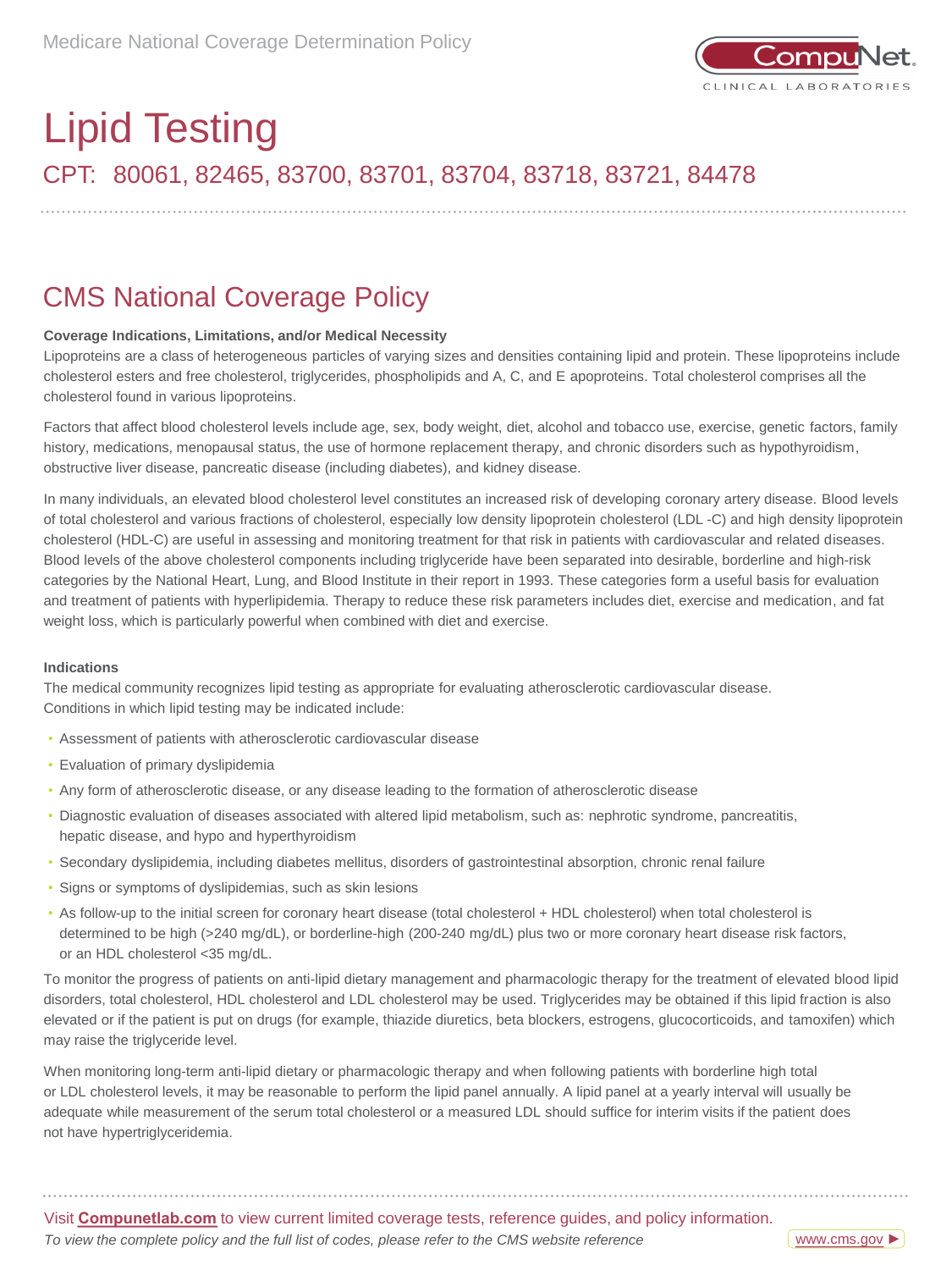

## CPT: 80061, 82465, 83700, 83701, 83704, 83718, 83721, 84478 Lipid Testing

### **CMS National Coverage Policy (continued)**

Any one component of the panel or a measured LDL may be reasonable and necessary up to six times the first year for monitoring dietary or pharmacologic therapy. More frequent total cholesterol HDL cholesterol, LDL cholesterol and triglyceride testing may be indicated for marked elevations or for changes to anti-lipid therapy due to inadequate initial patient response to dietary or pharmacologic therapy. The LDL cholesterol or total cholesterol may be measured three times yearly after treatment goals have been achieved.

Electrophoretic or other quantitation of lipoproteins may be indicated if the patient has a primary disorder of lipoid metabolism.

Effective January 1, 2005, the Medicare law expanded coverage to cardiovascular screening services. Several of the procedures included in this NCD may be covered for screening purposes subject to specified frequencies. See 42 CFR 410.17 and section 100, chapter 18, of the Claims Processing Manual, for a full description of this benefit.

#### **Limitations**

Lipid panel and hepatic panel testing may be used for patients with severe psoriasis which has not responded to conventional therapy and for which the retinoid etretinate has been prescribed and who have developed hyperlipidemia or hepatic toxicity. Specific examples include erythrodermia and generalized pustular type and psoriasis associated with arthritis. Routine screening and prophylactic testing for lipid disorder are not covered by Medicare. While lipid screening may be medically appropriate, Medicare by statute does not pay for it. Lipid testing in asymptomatic individuals is considered to be screening regardless of the presence of other risk factors such as family history, tobacco use, etc.

Once a diagnosis is established, one or several specific tests are usually adequate for monitoring the course of the disease. Less specific diagnoses (for example, other chest pain) alone do not support medical necessity of these tests.

When monitoring long-term anti-lipid dietary or pharmacologic therapy and when following patients with borderline high total or LDL cholesterol levels, it is reasonable to perform the lipid panel annually. A lipid panel at a yearly interval will usually be adequate while measurement of the serum total cholesterol or a measured LDL should suffice for interim visits if the patient does not have hypertriglyceridemia.

Any one component of the panel or a measured LDL may be medically necessary up to six times the first year for monitoring dietary or pharmacologic therapy. More frequent total cholesterol HDL cholesterol, LDL cholesterol and triglyceride testing may be indicated for marked elevations or for changes to anti-lipid therapy due to inadequate initial patient response to dietary or pharmacologic therapy. The LDL cholesterol or total cholesterol may be measured three times yearly after treatment goals have been achieved. If no dietary or pharmacological therapy is advised, monitoring is not necessary.

When evaluating non-specific chronic abnormalities of the liver (for example, elevations of transaminase, alkaline phosphatase, abnormal imaging studies, etc.), a lipid panel would generally not be indicated more than twice per year.

Visit **Compunetlab.com** to view current limited coverage tests, reference guides, and policy information. *To view the complete policy and the full list of codes, please refer to the CMS website reference*